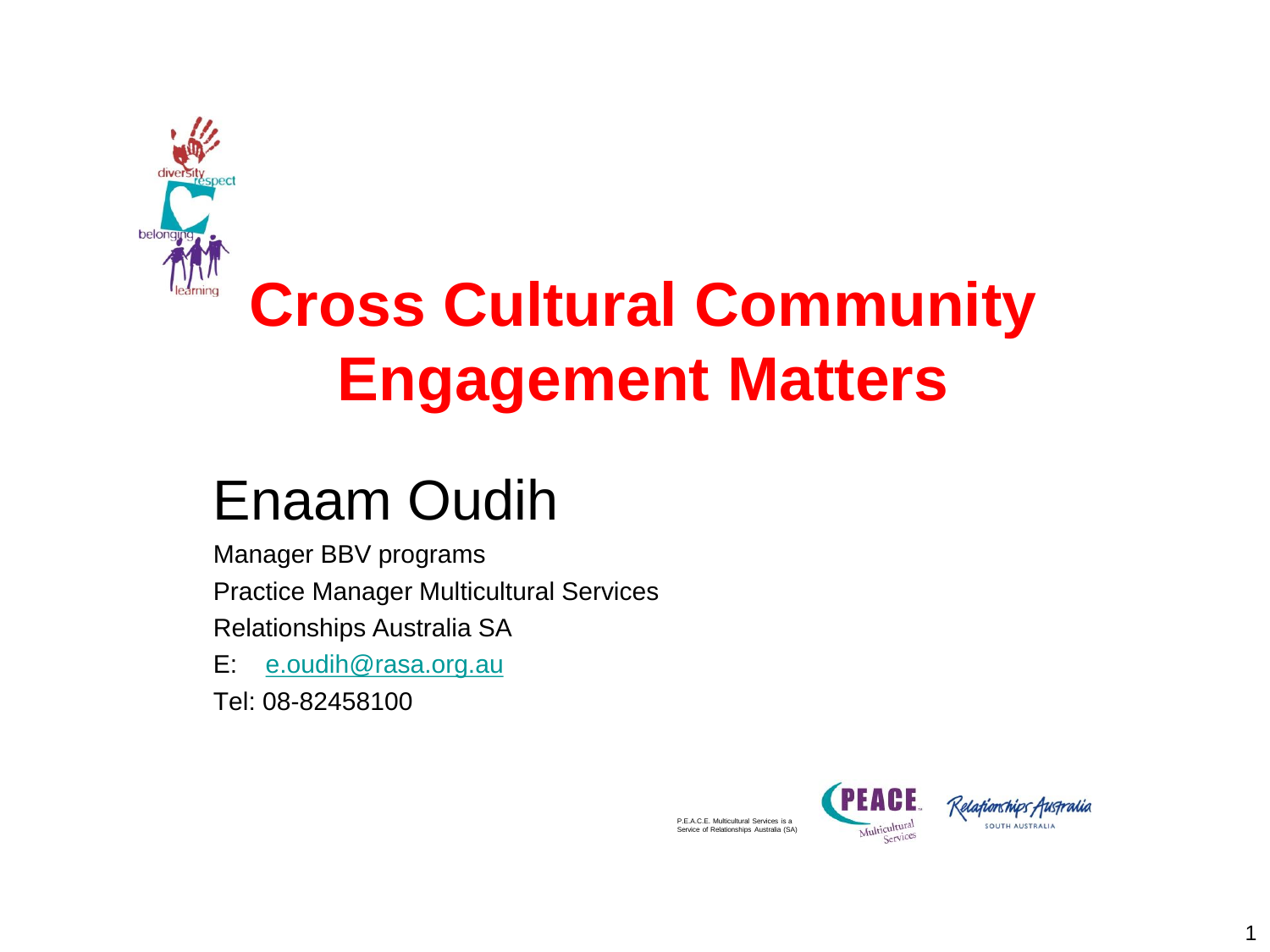

# **Acknowledgement**

- The original inhabitants of the land
- ASHM
- CALD Communities
- People living with BBV
- Colleagues



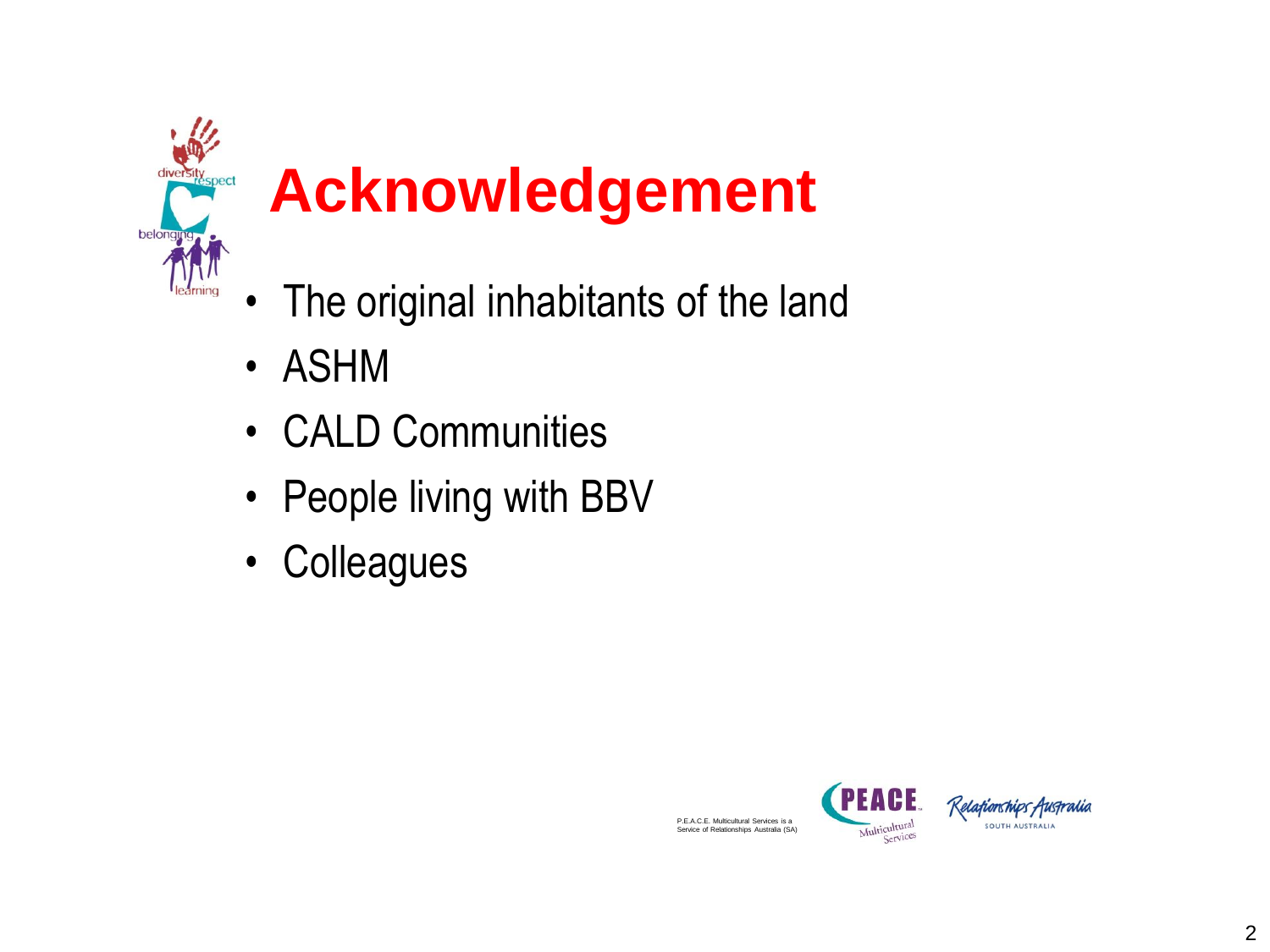

P.E.A.C.E. Multicultural Services is a Service of Relationships Australia (SA)



Relationships Australia SOUTH AUSTRALIA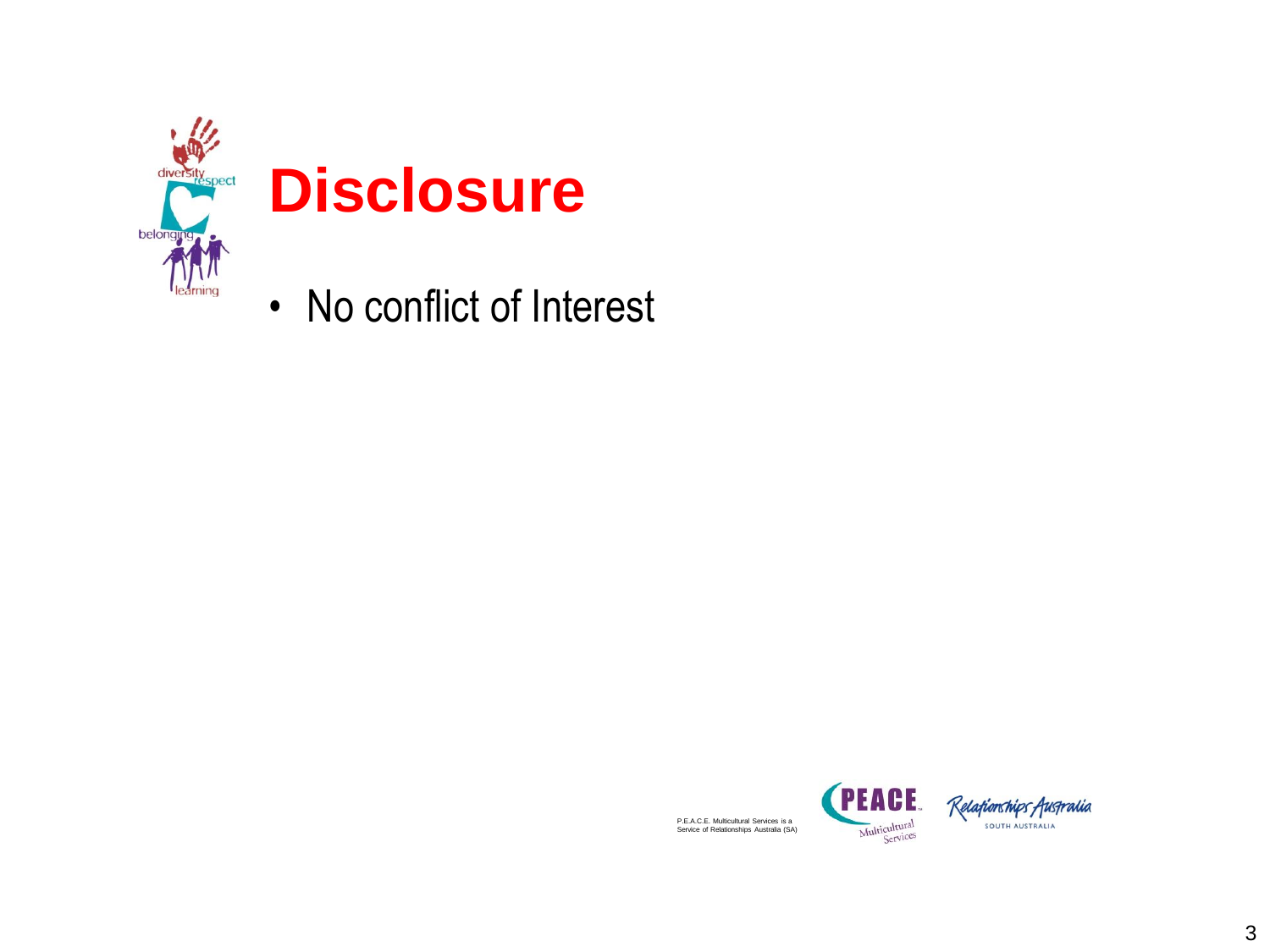

### **Expectations**

- $\checkmark$  Everyone is heading to the same destination
- $\checkmark$  We differ in how to get there

### **Please be open to a new way of thinking**



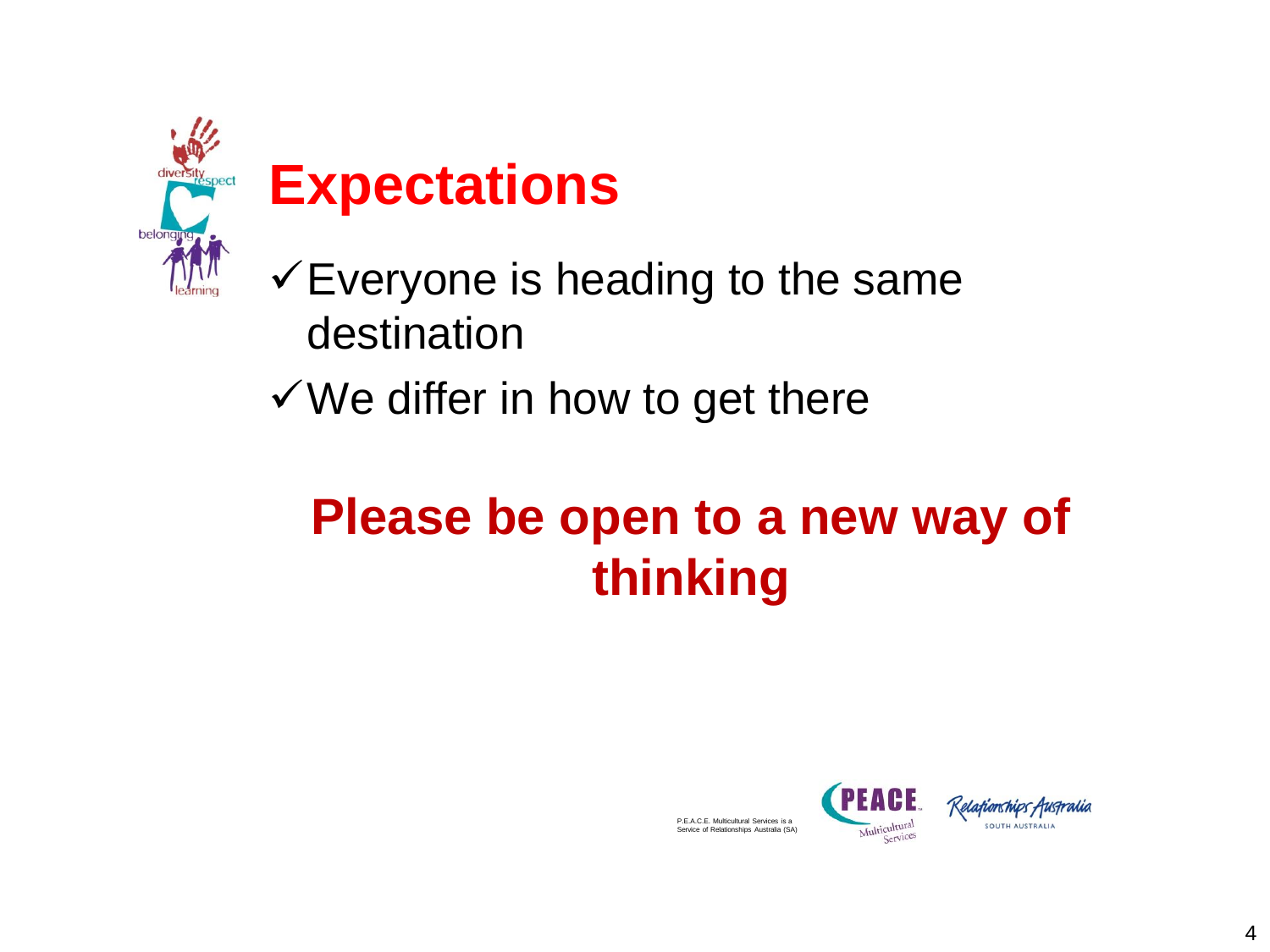

## **This presentation aims to:**

- 1. Explore meaning of cross cultural community engagement
- 2. Address the fundamentals of working cross culturally
- 3. Highlight ideas for future actions to collectively respond to HBV



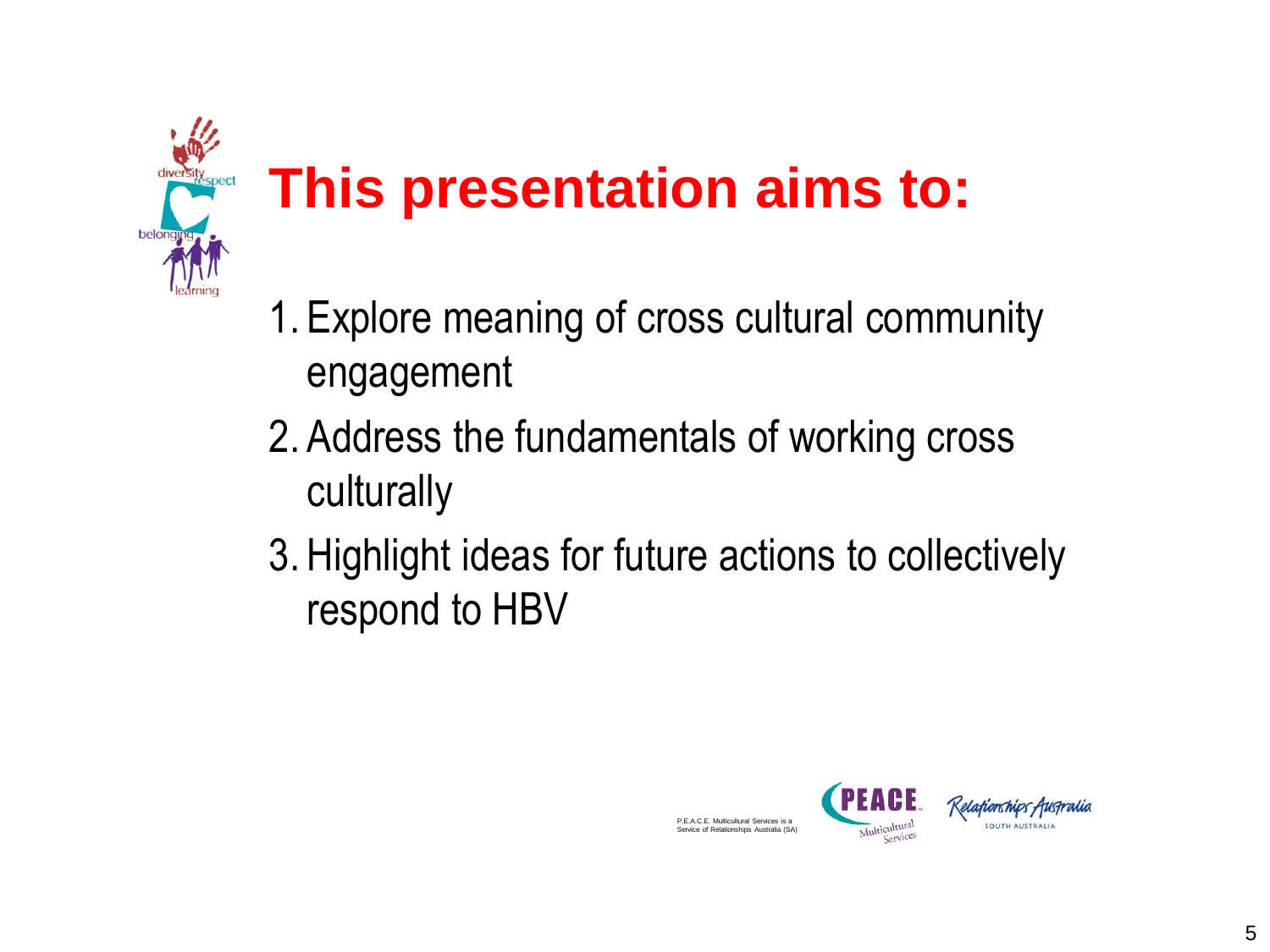# **Community Engagement??**

- We all do it
- We measure how much and how well, but not what difference did we make
- What vision and purpose do we have?
- Do we give attention to communities' local knowledge and lived experiences?
- Focus on getting the diverse community to understand our scientific views

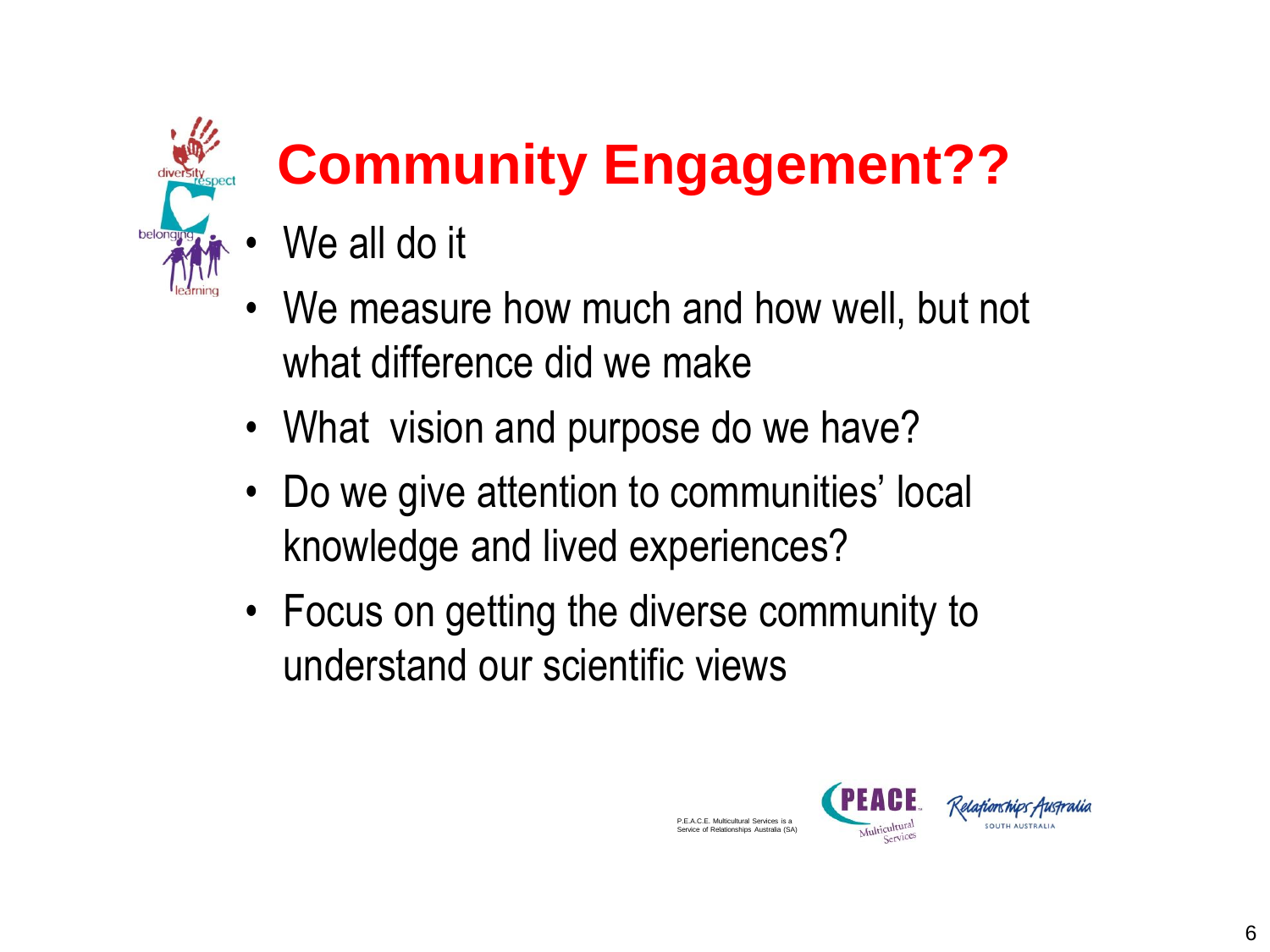

#### **Community Engagement**

#### **is not an event**

#### **It is a process**

P.E.A.C.E. Multicultural Services is a Service of Relationships Australia (SA)

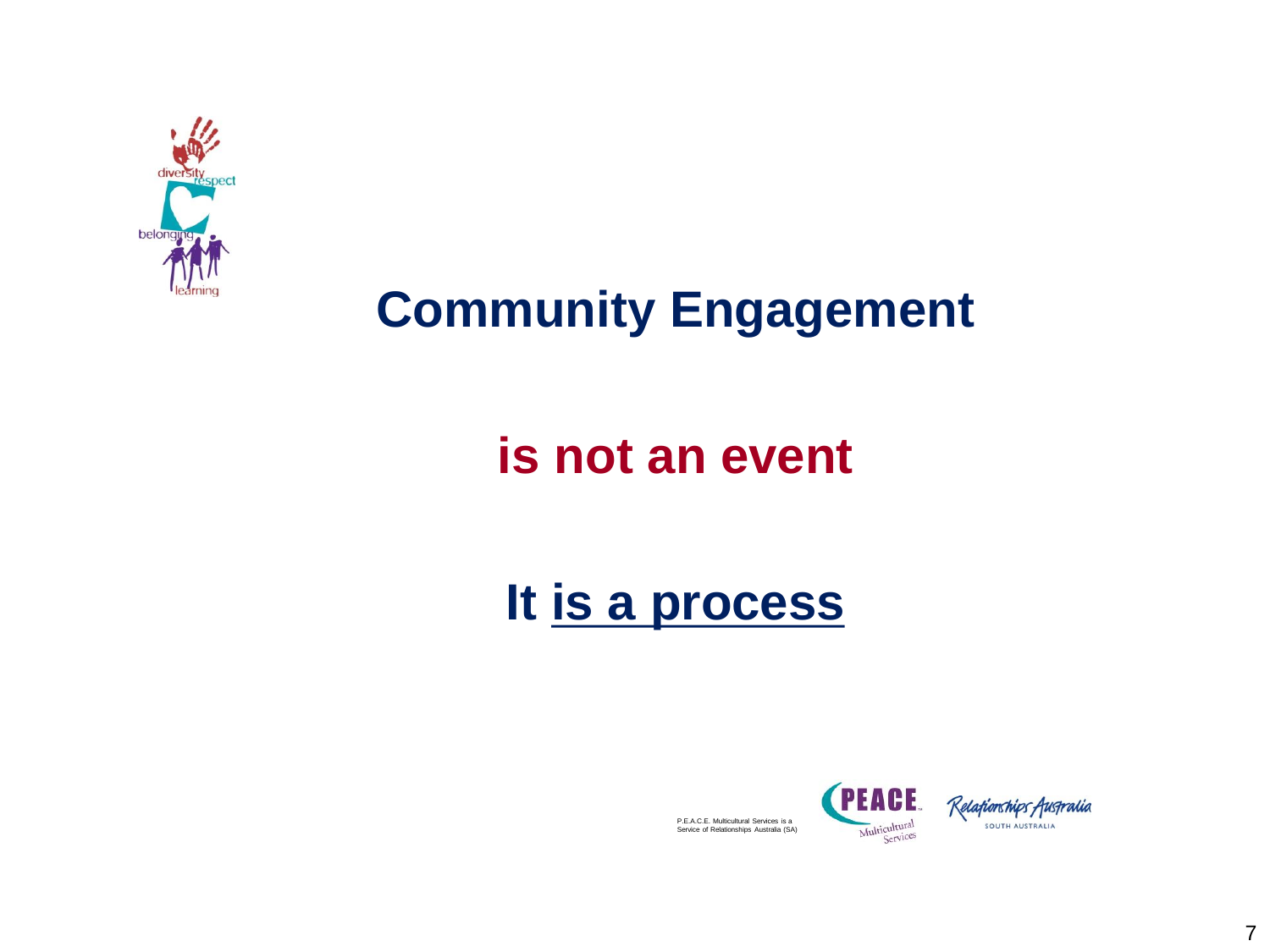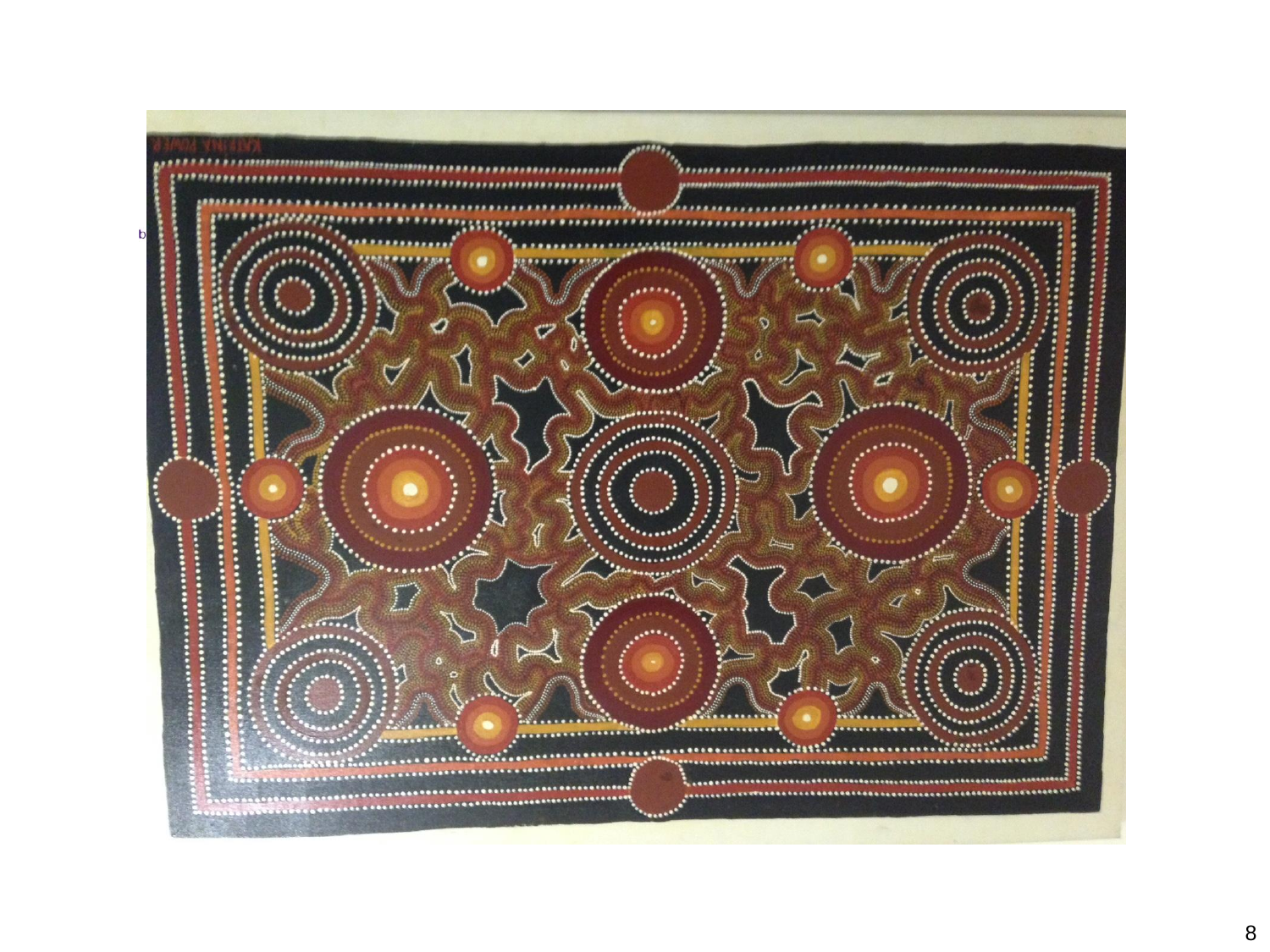

## **Definition of Community Engagement**

**"**Community engagement is the process of working collaboratively with community groups to address issues that impact the well-being of those groups"

"Community engagement activities often take considerable firms' resources and time, but there is widespread agreement for most firms involved in community engagement that such efforts are highly rewarded"

*Financial Times website 2016*

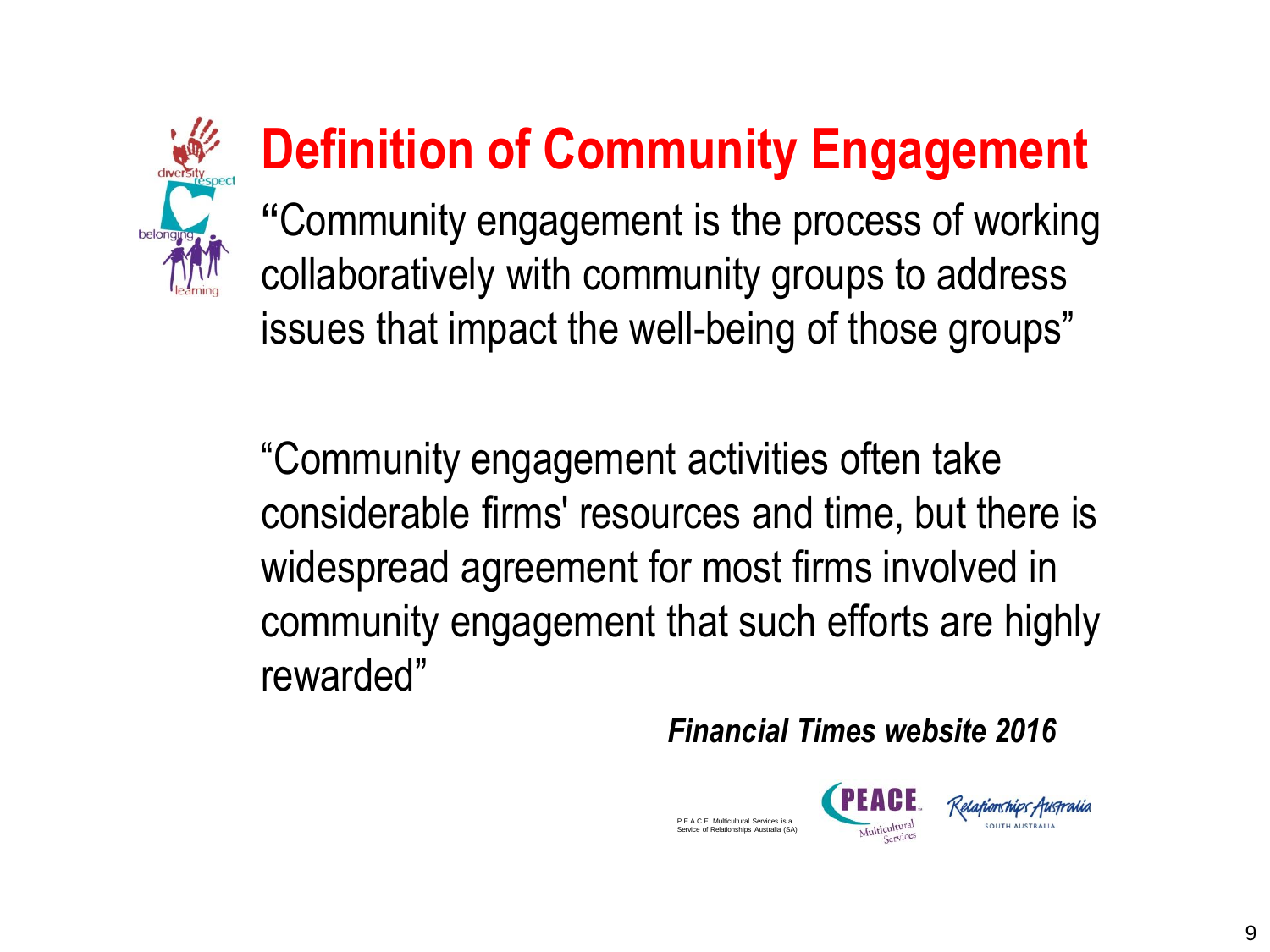

## **Cross Cultural Community Engagement**

- $\checkmark$  Is about bringing the diverse views and perspectives to create new possibilities / innovation
- $\checkmark$  It takes time
- $\checkmark$  It requires commitment
- $\checkmark$  It happens in periods of high and low activity



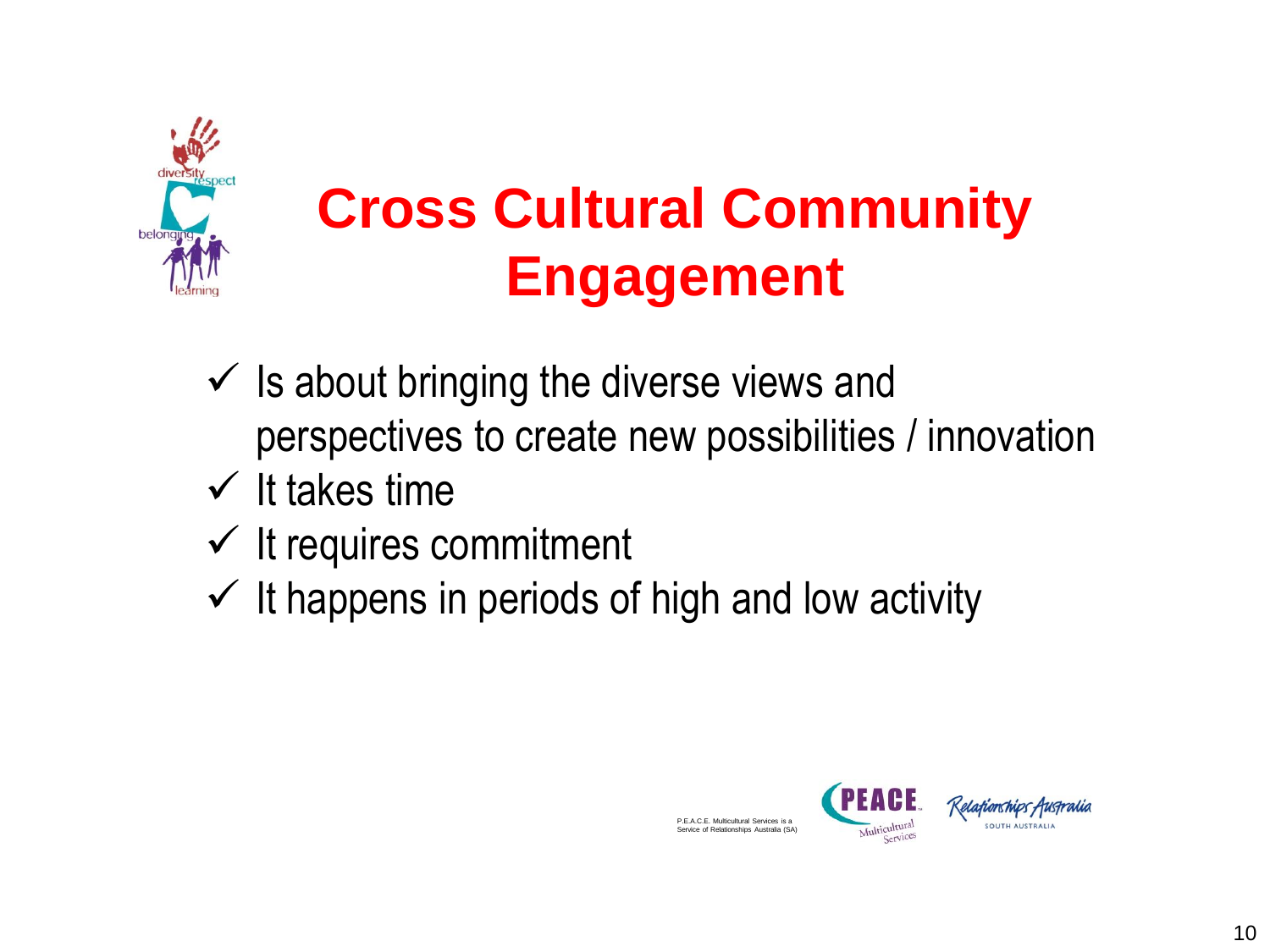

## **The Social Context**

- $\checkmark$  Resources??
- $\checkmark$  Social networks??
- $\checkmark$  Agency dependant??
- $\checkmark$  Psychosocial and physical problems??



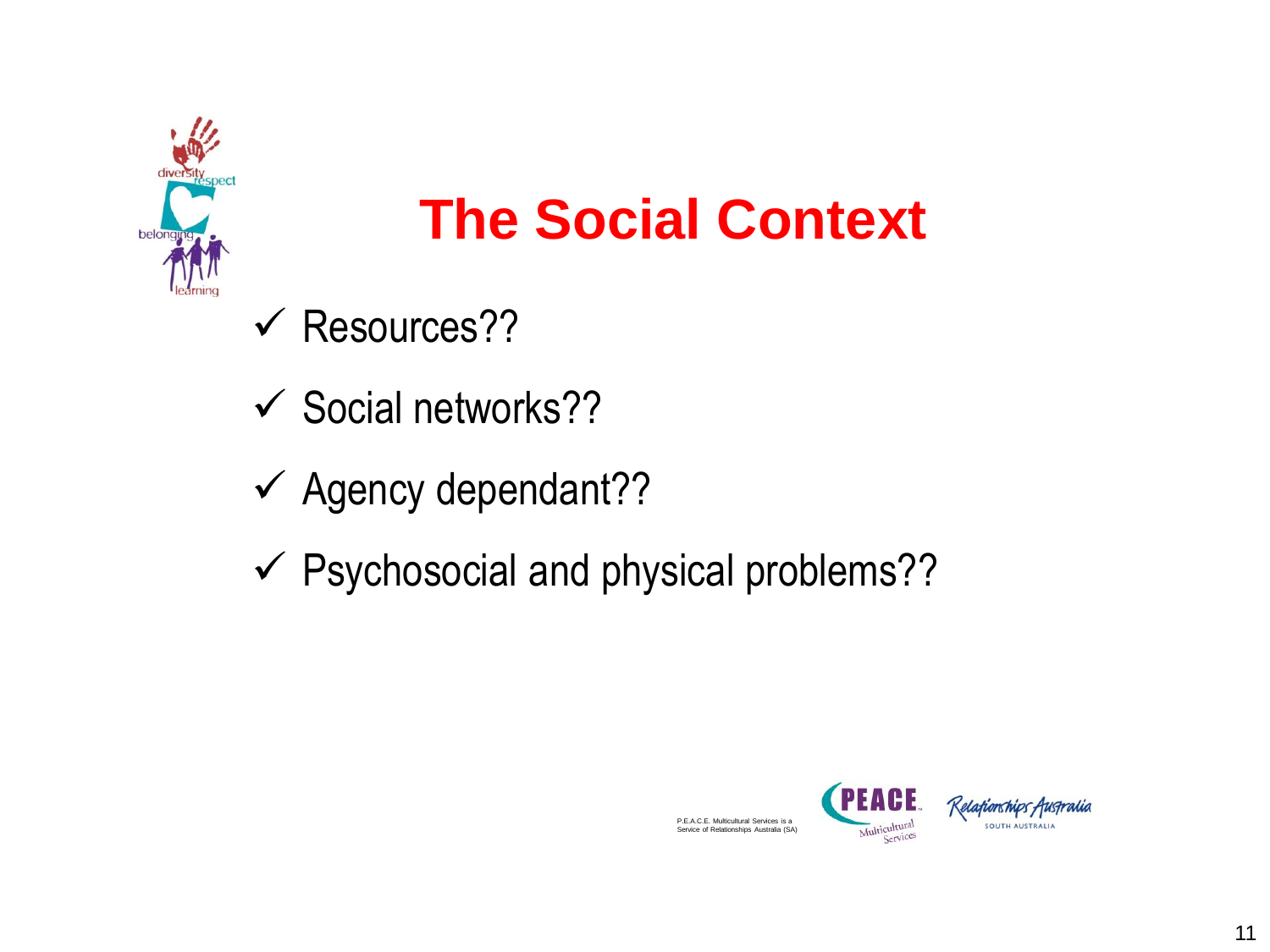

## **The Psychosocial Contexts:**

- $\checkmark$  History of pre and post colonisation
- Complex trauma
- Powerlessness
- Poverty / homelessness
- $\checkmark$  stigmatisation multiple
- $\checkmark$  Racism / sexism / ageism
- $\checkmark$  ....etc



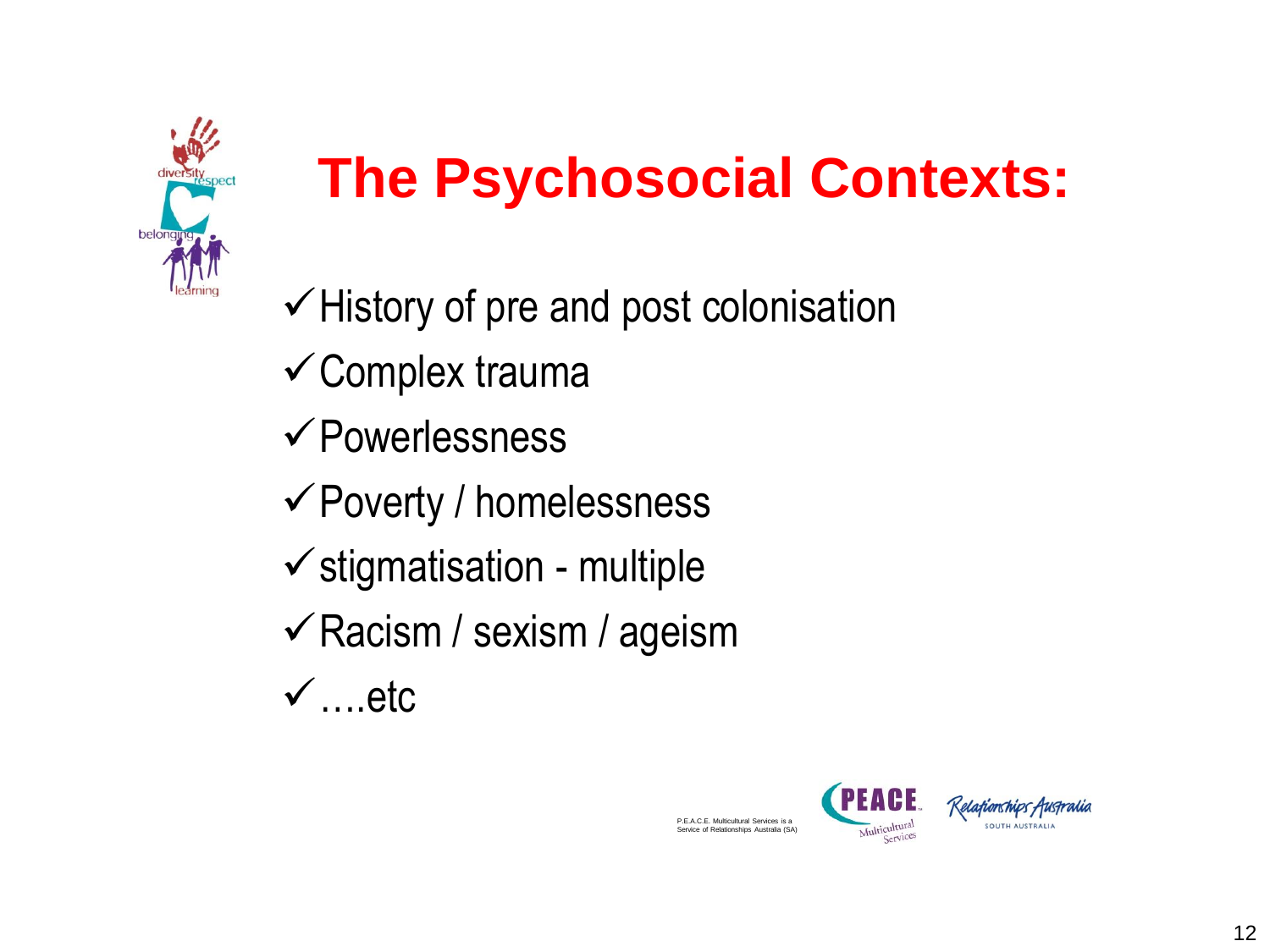

## **Practice Issues Associated with Community Engagement**

Engage to engage

Engage to co-learn

Engage to empower

P.E.A.C.E. Multicultural Services is a Service of Relationships Australia (SA)

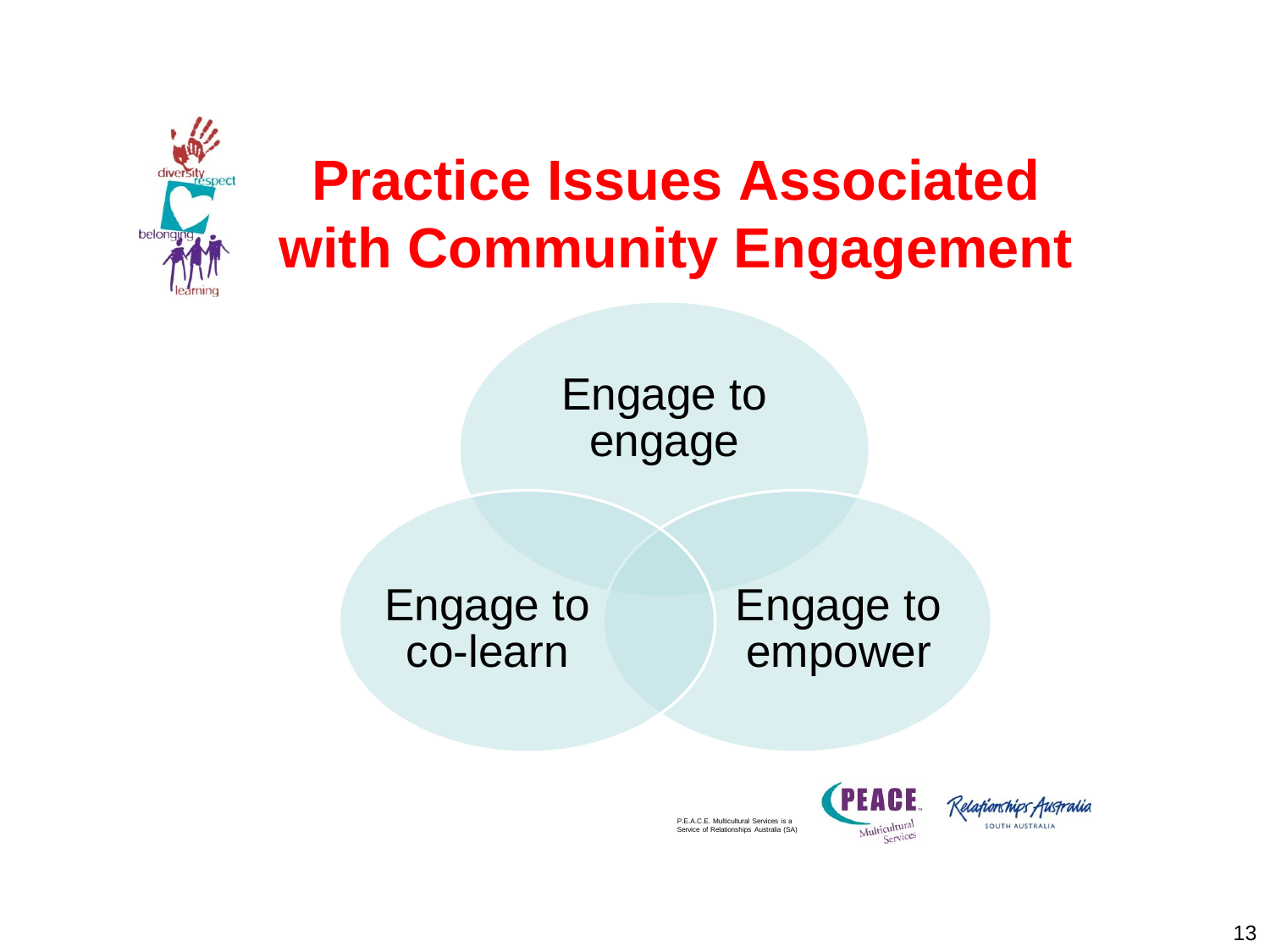

## **High context Vs Low context**

**(as described by anthropologist Edward Hall )**

**Context (Relationships) Context** 

- $\checkmark$  Trust and slowly
- $\checkmark$ Boundaries are not clear
- $\checkmark$ Things get donerelationships and group processes
- 
- $\checkmark$  Socially acceptable outcomes
- $\checkmark$  Responsibility is at the top.  $\checkmark$  Everyone is responsible
- $\checkmark$  Begin and end quickly
- $\checkmark$ Boundaries are clear
- $\checkmark$ Things get done- following procedures and focus on goals
- $\checkmark$  Identity is rooted in groups  $\checkmark$  Identity is rooted in oneself and accomplishments
	- Logical reasoning
	-



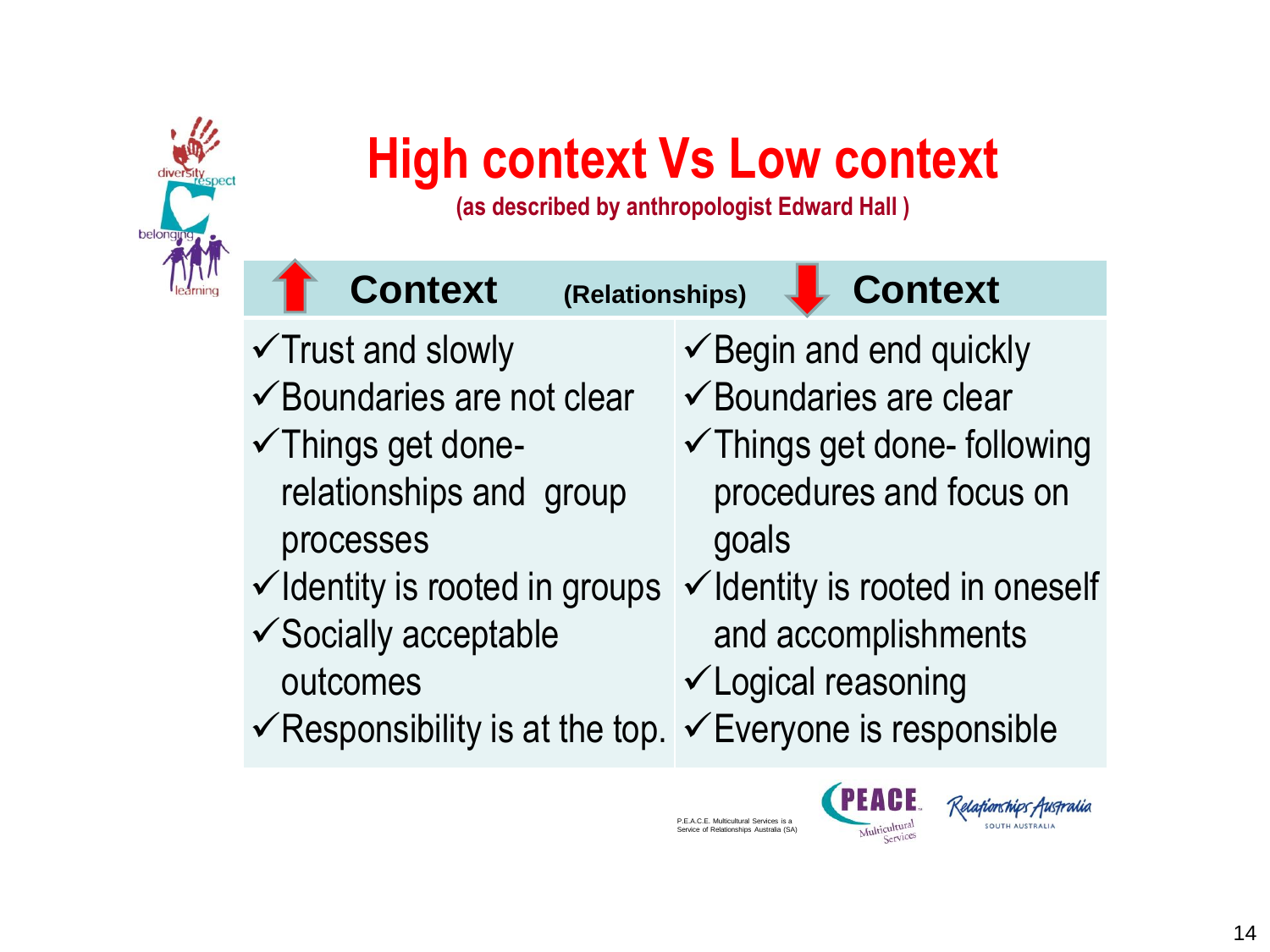## **High context Vs Low context**

**Context (Communication) Context** 

Focus on nonverbal

belongu

- $\checkmark$  Meaning is in the context
- $\checkmark$  Communicate to engage
- $\checkmark$  Speak up in limited circumstances
- $\checkmark$  Disagreement is easily personalised
- $\checkmark$  Learning through multiple sources-group-observing, practicing
- Focus on words
- $\checkmark$  Meaning is found in words
- $\checkmark$  Communicate to exchange ideas/knowledge
- $\checkmark$  People will ask questions
- $\checkmark$  Disagreement is not personalised
- Learning through knowledge and giving directions

**PEACE** 

Services

P.E.A.C.E. Multicultural Services is a Service of Relationships Australia (SA)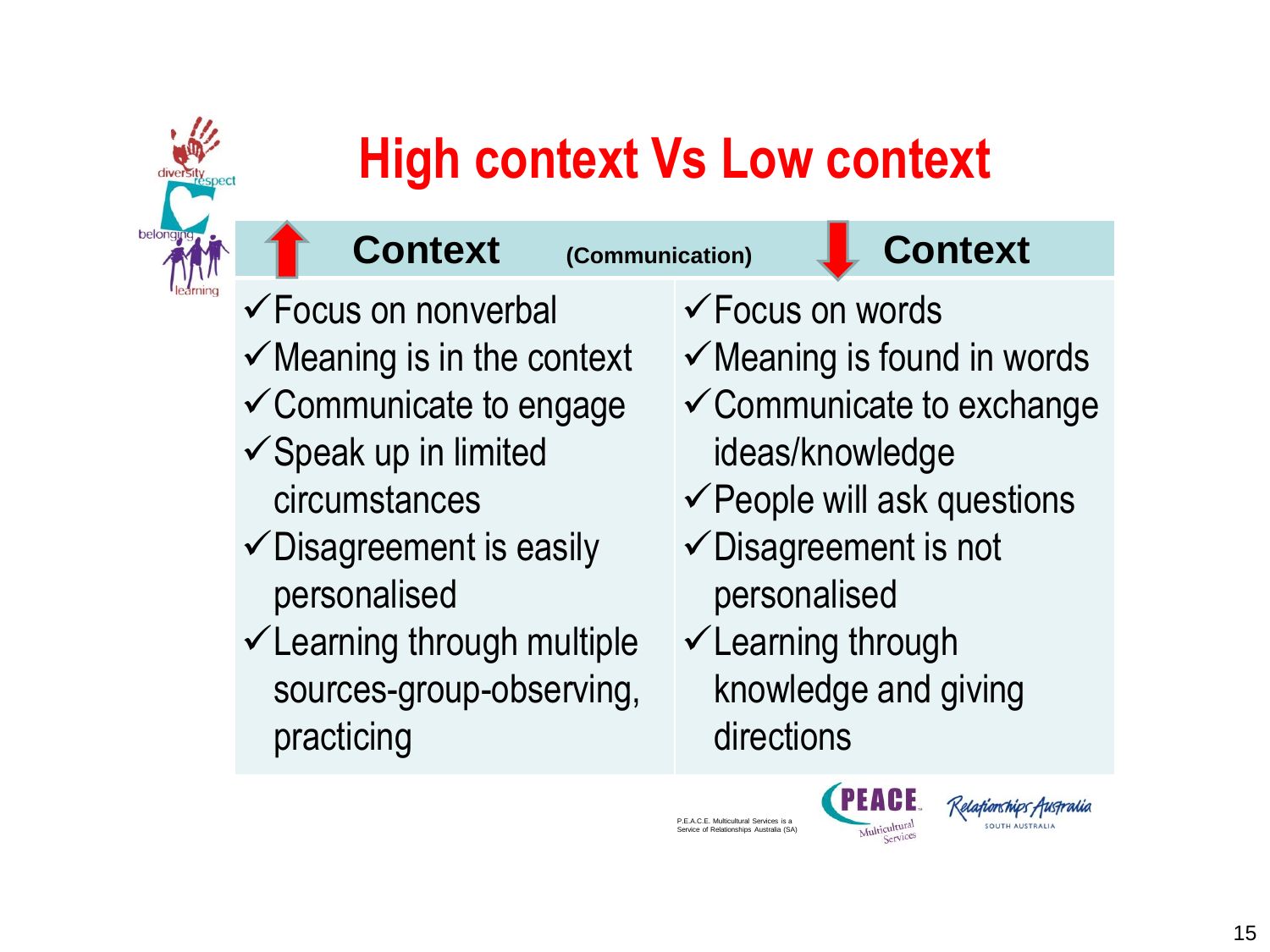

### **High context Vs Low context**

| <b>Context</b>                                                  | (Time) | <b>Context</b>                                                                    |
|-----------------------------------------------------------------|--------|-----------------------------------------------------------------------------------|
| $\checkmark$ Everything has its own<br>time. Time is a process  |        | ✔ Focus on deadlines and<br>task oriented                                         |
| $\checkmark$ Needs of people and<br>relationships take priority |        | $\checkmark$ Work is done efficiently<br>as time=money                            |
| $\checkmark$ Change is slow. Things<br>are rooted in the past.  |        | $\checkmark$ Change is fast. One can<br>make change and see<br>immediate results. |
|                                                                 |        | $\sim$ $\sim$                                                                     |

P.E.A.C.E. Multicultural Services is a Service of Relationships Australia (SA)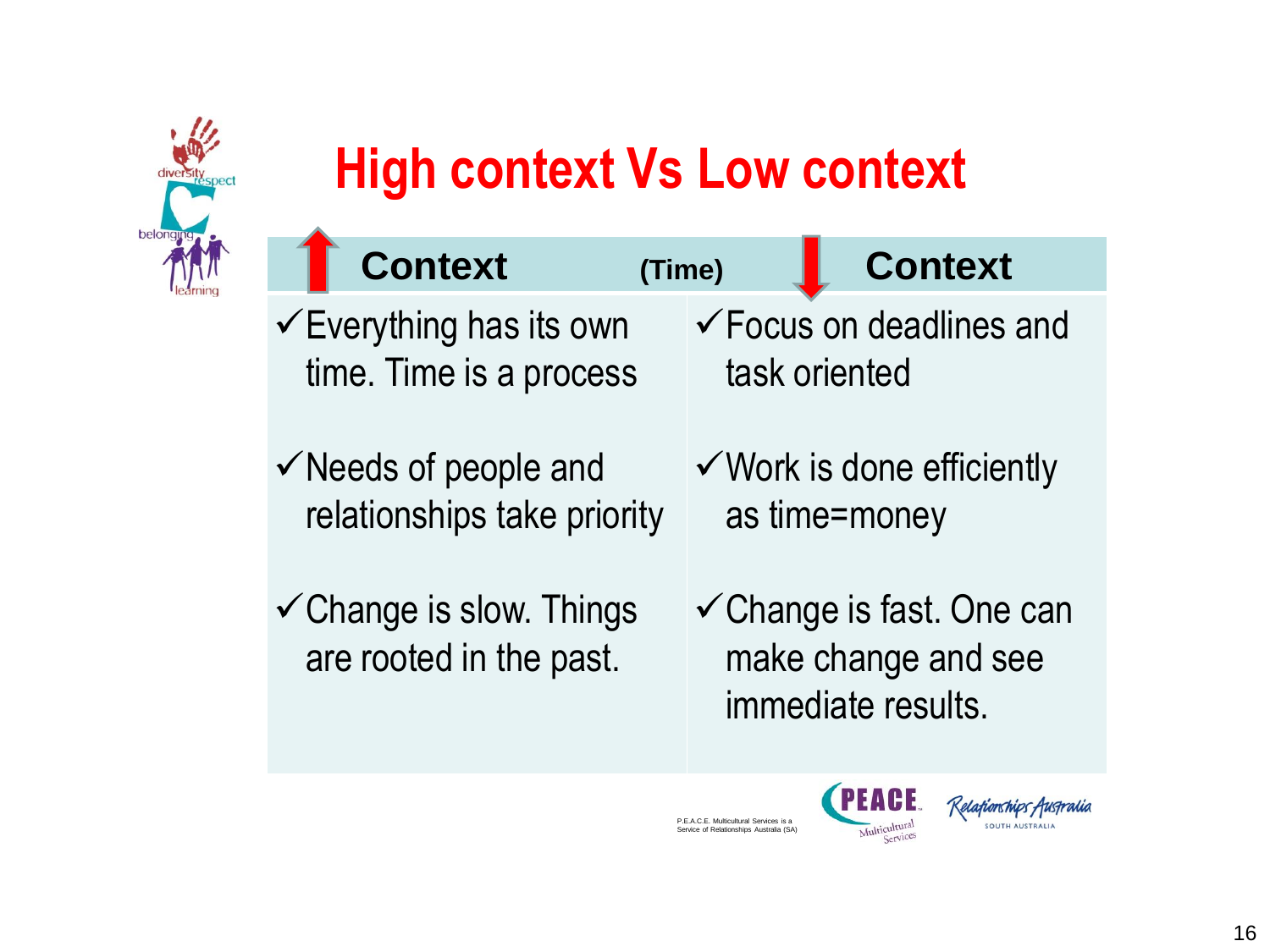

### **Our work must be:**

- $\checkmark$  Directed at individual and social environment
- $\checkmark$  Participatory and transformative
- $\checkmark$  From individual to family/group to community back to individual



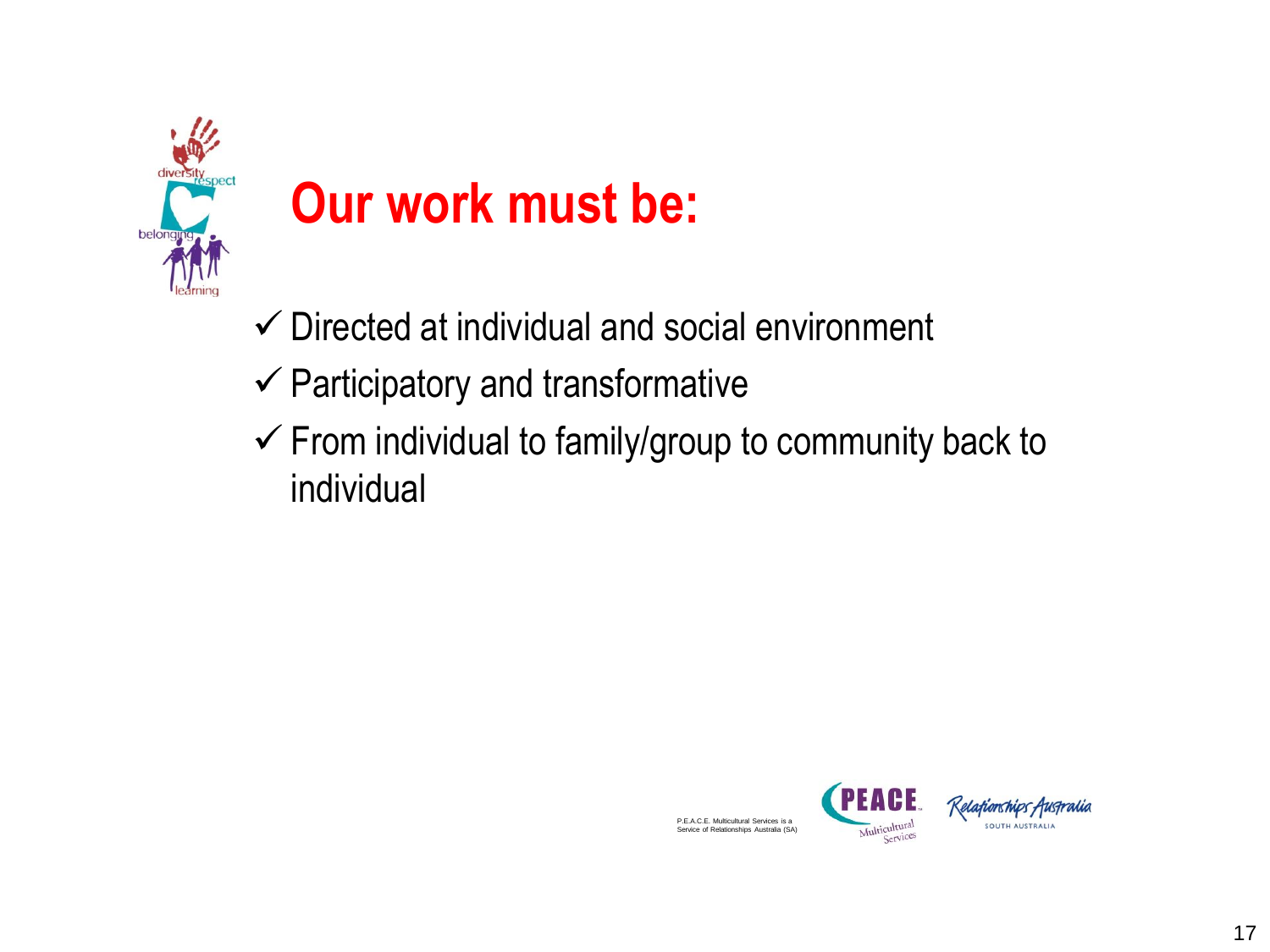# **Factors influencing behavioural change**

- **(Martin Fishbein theory)**
- 1. positive intention or commitment
- 2. no environmental constraints
- 3. has the skills and recognises the different circumstances
- 4. believes that the advantages outweigh the disadvantages
- 5. perceives more social pressure (normative)
- 6. does not violate personal standards
- 7. Has positive emotional reaction

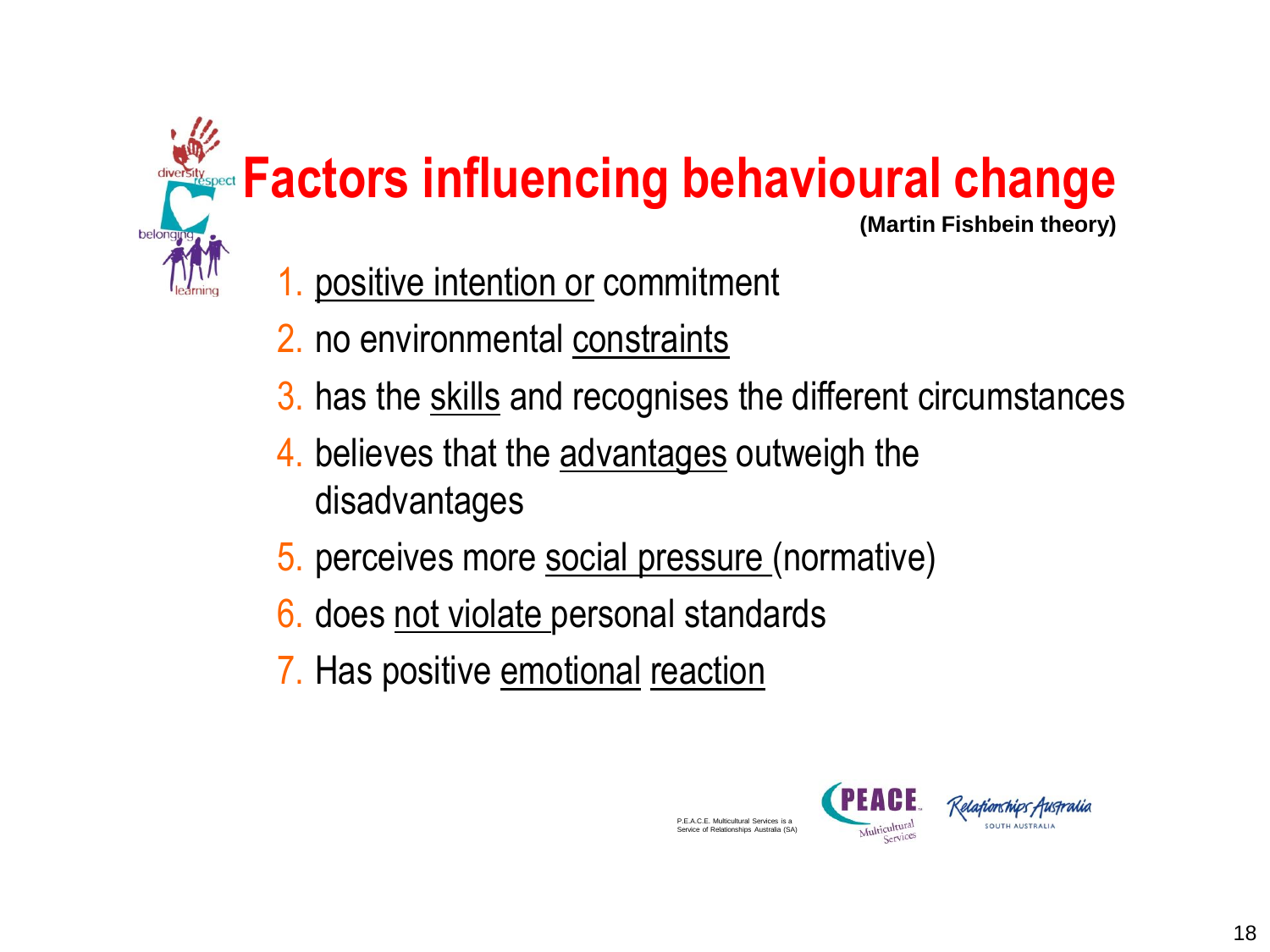

## **Health Literacy for people living with CHB**

- **Has supportive Network**
- Understanding the virus and the disease
- Adherence to Care and treatment
- Ability to navigate the system
- Ability to address Stigma and disclosure
- Ability to function through potential challenging situation



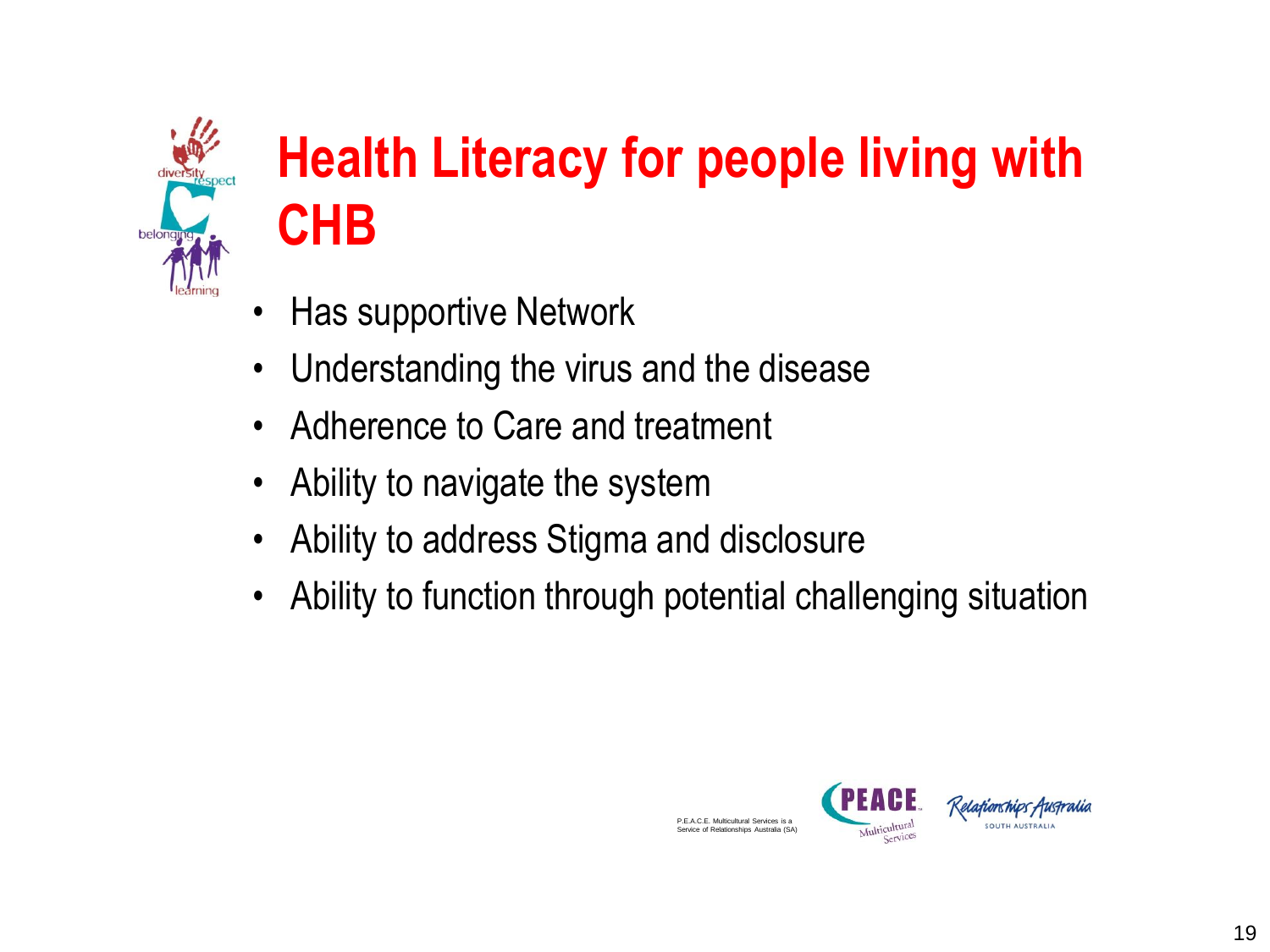

## **Using real life stories**

- To make sense of our lives & lived experience
- 2. Utilises people's own strengths and expertise
- 3. Creates the context and promote thinking
- 4. Creates opportunities for people to experience and experiment with new knowledge and practice
- 5. Assists in developing action plan for preferred outcome



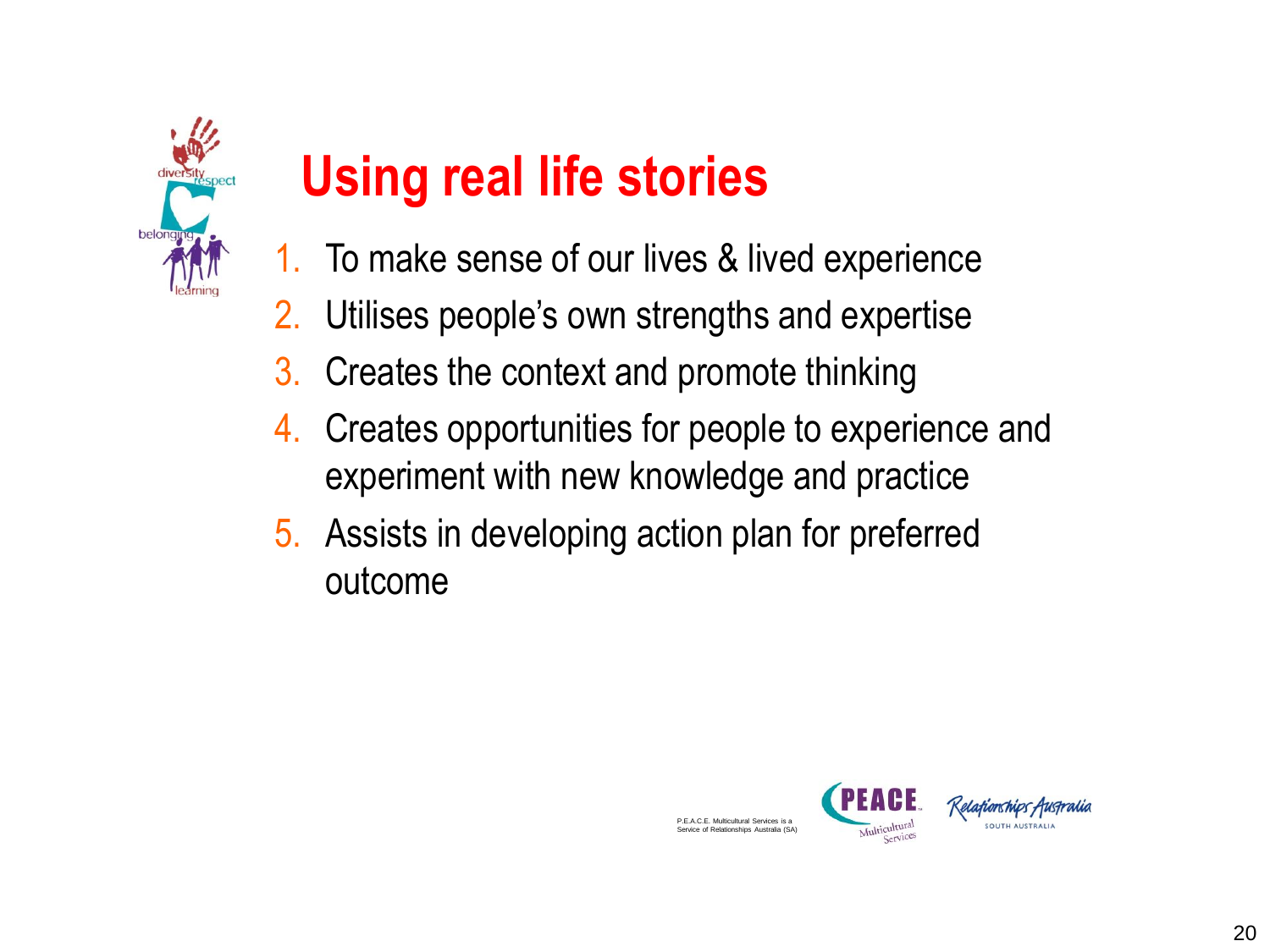

## **Moving forward:**

**Cross Cultural Community engagement matters**

- It must guide our actions
- It is not good enough to simply have good intentions.

#### **Good intentions must be backed by motivation, knowledge and skills**

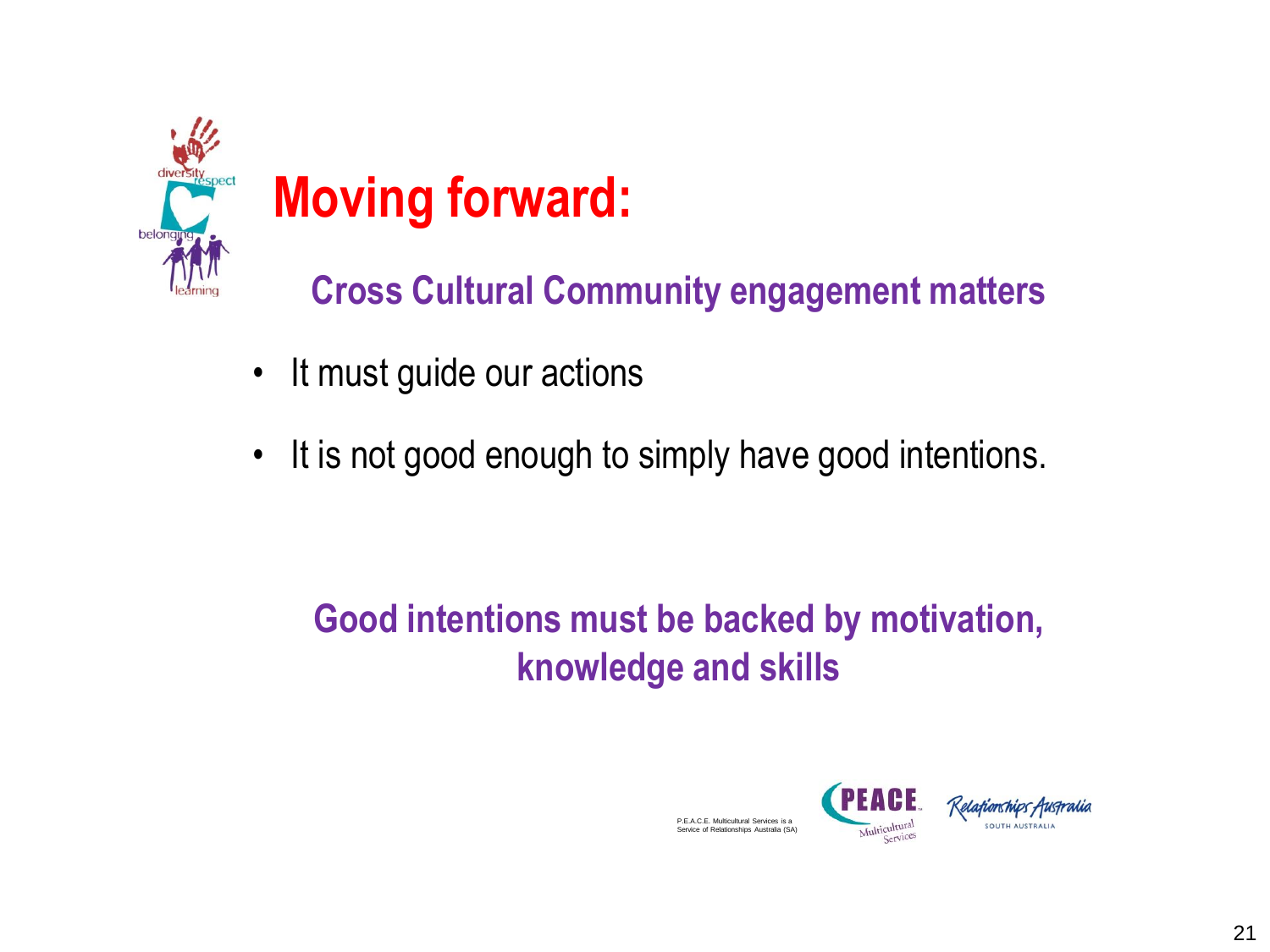

#### **Cross cultural practice-self assessment:**

- Level of interest and energy
- 2. Sense of rewards
- 3. Sense of confidence and degree of openness
- 4. The extent to which you understand culture
- 5. The ability to understand cross-cultural situation and meaningfully manage it
- 6. The flexibility and ability to use verbal and non-verbal behaviours

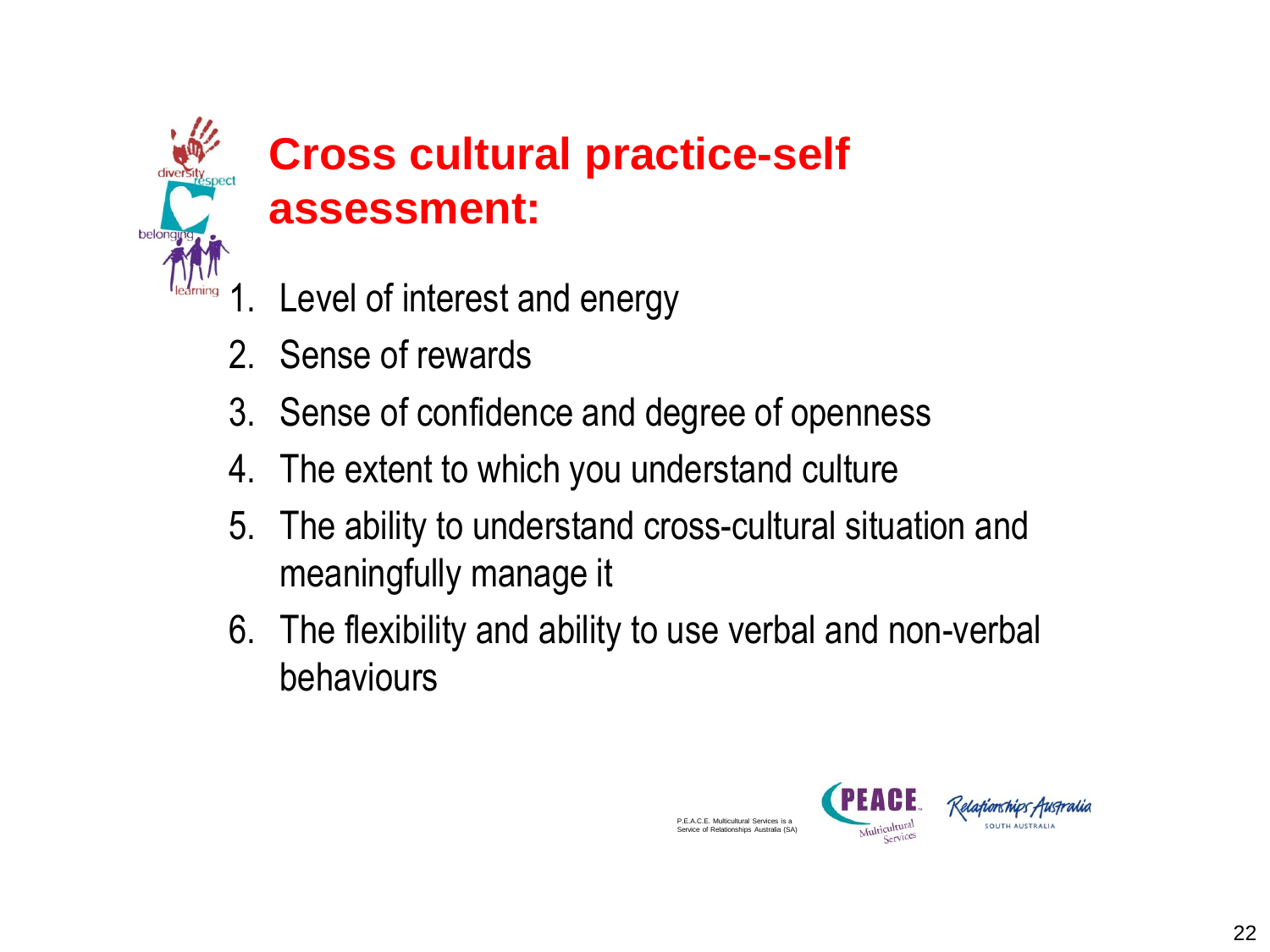

## **Moving forward:**

We must acknowledge and recognise the following enabling factors:

- $\checkmark$  The role of interpreters
- $\checkmark$  The social and psychological contexts of the priority populations
- $\checkmark$  The development of resources to address health literacy issues



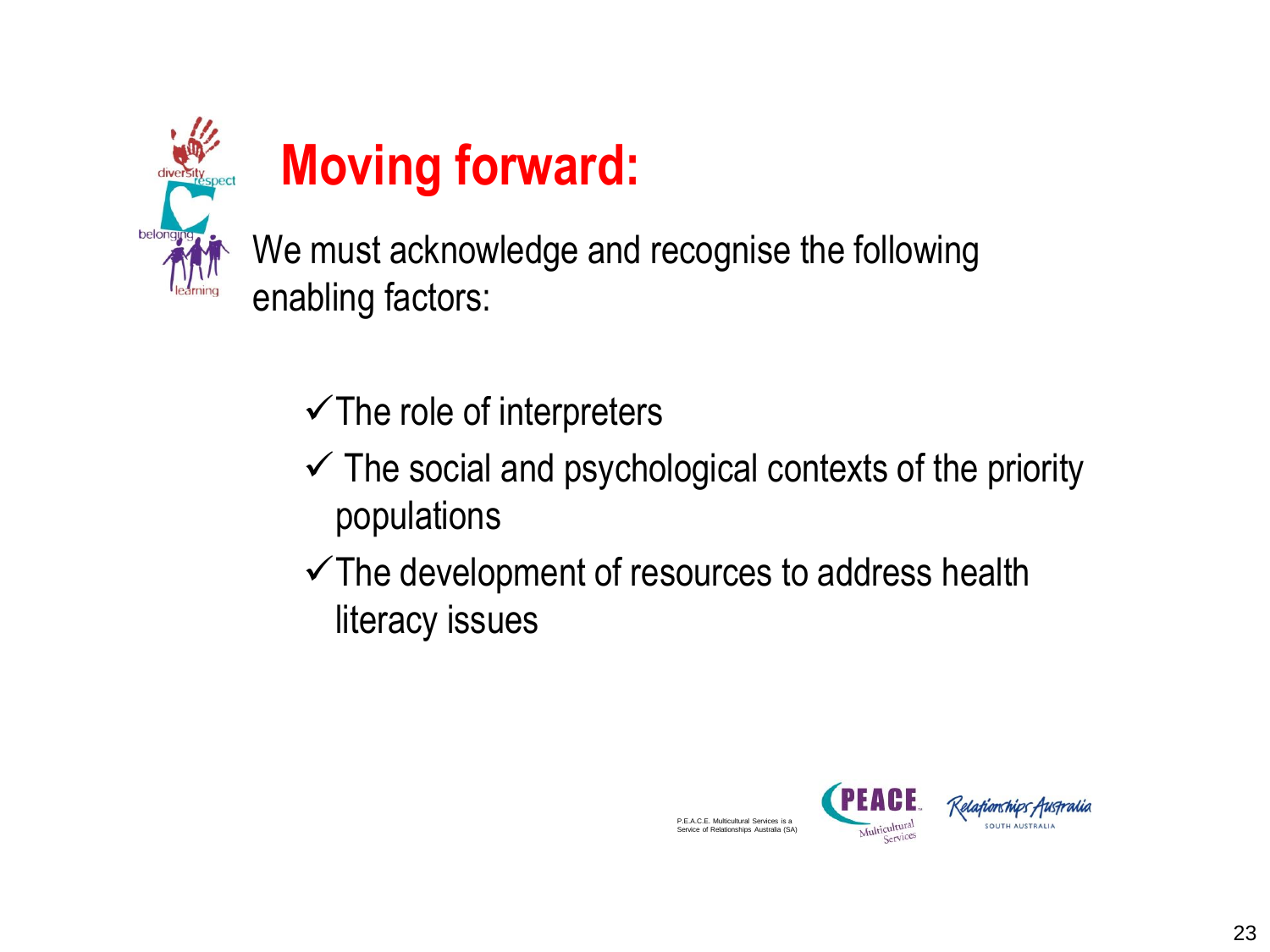

## **Moving forward:**

The biggest enabling factor is:

- $\checkmark$  The responsibility of the workforce to adapt their practice
- Develop trust and strong relationships
- Understand differing world view and knowledge
- Work on own cultural fitness

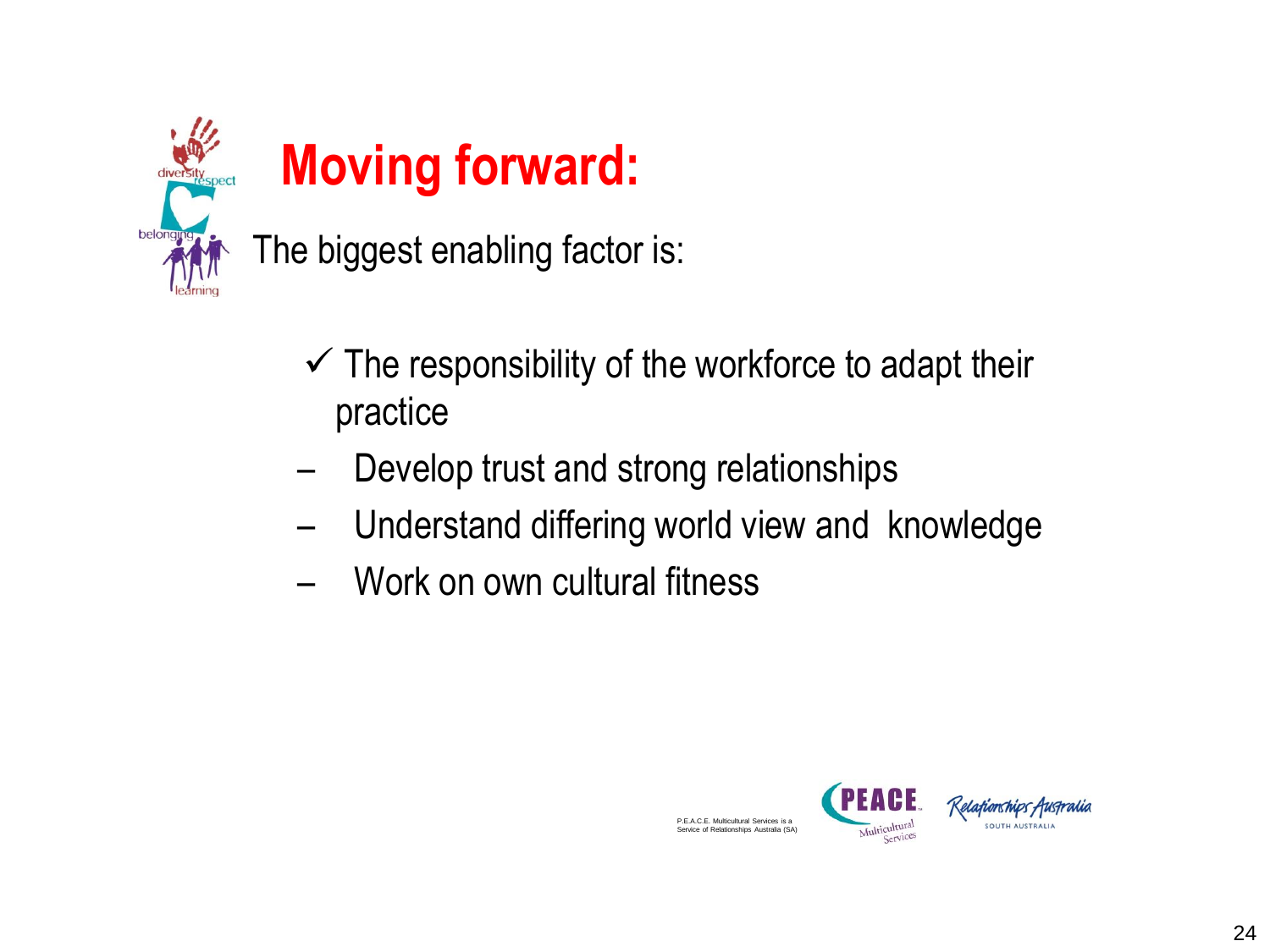

Our collective practice must move from:

1.Competition To Collaboration

2.Evaluation to Learning

3.Pathologising community to understanding the roots of non-responsiveness

4.Locating the problem within the community to locating it within the system

> **PEACE** Relationships Australia P.E.A.C.E. Multicultural Services is a SOUTH AUSTRALIA Multicultural Service of Relationships Australia (SA) Services